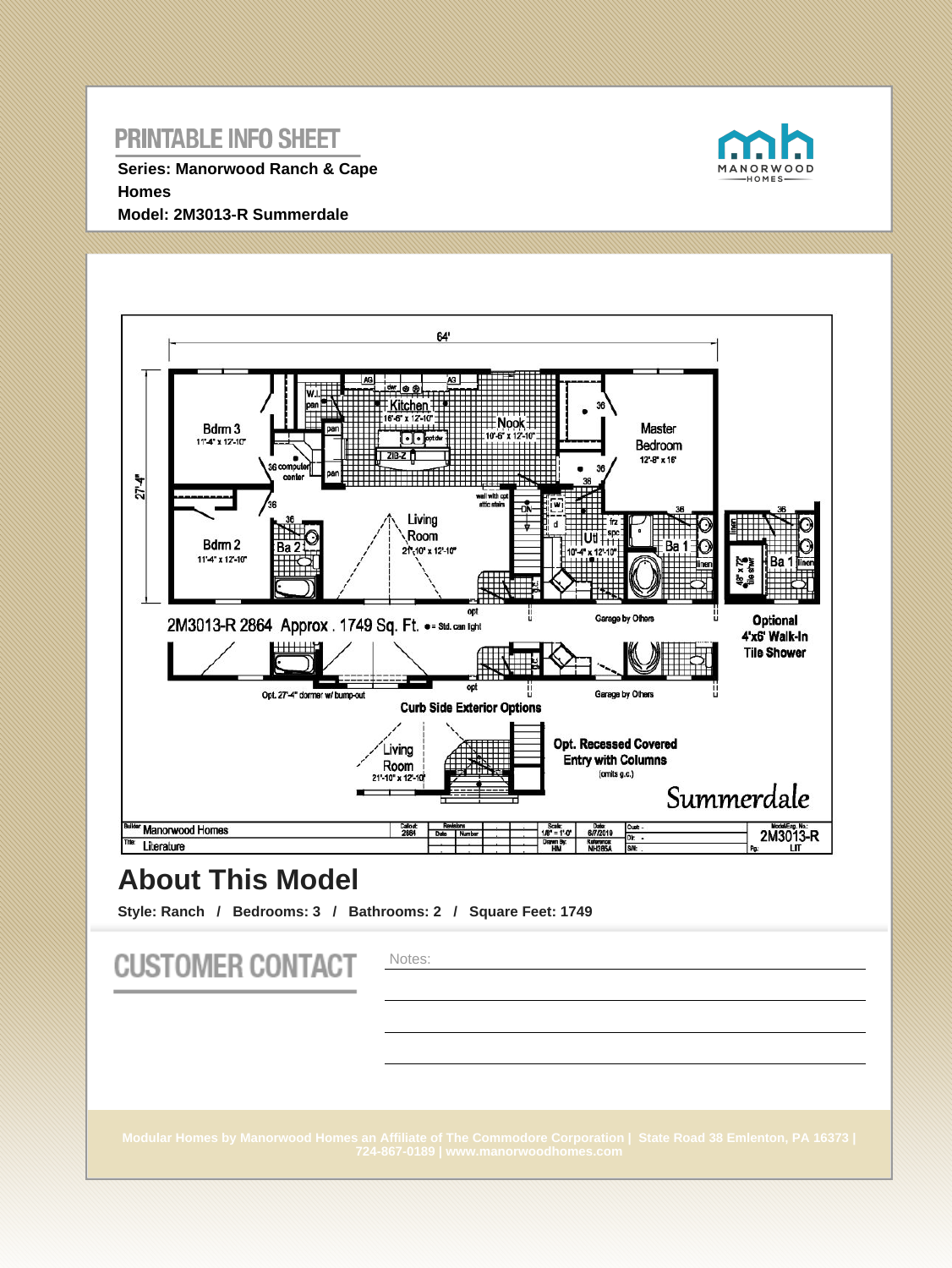**Series: Manorwood Ranch & Cape Homes Model: 2M3013-R Summerdale**



# **Standards & Features**

### **FLOOR CONSTRUCTION**

2X10 Floor Joists 16" O.C. ¾ " T&G OSB Floor Decking Insulated Basement Stairwell

### **EXTERIOR WALLS**

2X6 Studs 16" O.C. Double 2X6 Top Plates 8' Wall Height Structural OSB Sheathing Whole House Wind Wrap Vinyl Siding

### **INTERIOR WALLS**

2X4 Interior Wall Studs 24" O.C. 2X4 Marriage Wall Studs 16" O.C. with OSB Sheathing Primed ½" Smooth Drywall Throughout

#### **ROOF AND CEILING** 8' Flat Ceiling

5/12 Roof Pitch with 12" Eaves 7/12 Roof Pitch with 12" Eave (certain models) Pre-Engineered 40# Roof Trusses 24" O.C. 90 MPH Wind Exposure C Wind Load Design Ice Shield Structural OSB Roof Decking Shingle Over Ridge Vent Ventilation Vented Vinyl Soffit Aluminum Fascia Aluminum Drip Edge on all Roof Edges Smooth Drywall Ceiling Architectural Shingles (Limited Lifetime Warranty)

#### **ROOF AND CEILING (continued)** Synthetic Roof Underlayment

**INSULATION** Exterior Walls R-21 Fiberglass Insulation Ceiling R-38 Fiberglass Batt Insulation

### **PLUMBING**

PEX Water Lines Stubbed Through Floor Drain, Water and Vents Stubbed Through Floor Shut Off Valves for all Sinks, Lavs and Toilets Plumb, Wire and Vent for Washer/Dryer Oetiker Clamps

### **EXTERIOR DOORS AND WINDOWS**

3/0 x 6/8 6-Panel Fiberglass Door with Nickel Hardware & amp; Composite Jambs at Front & amp; Rear Primed White Door Pan on Exterior Doors Low-E Vinyl Insulated Single Hung Argon Filled White Windows & ndash; Mulled where Applicable Front & amp: Rear Door Kwikset Lockset with Smart Key

15" Raised Panel Shutters Door Side

### **INTERIOR DOORS AND TRIM**

2-Panel Painted White Interior Doors w/ Lever Passage Sets and 3 Mortise Hinges 36" Interior Doors – Where Available Privacy Locks on Bedroom & amp; Bath Doors Door Stops White Wood Colonial Moulding Package Wire Shelving all Closets and Washer / Dryer Area Brushed Nickel Hardware

#### **FLOOR COVERING** Congoleum Vinyl Flooring

# **CUSTOMER CONTACT**

Notes: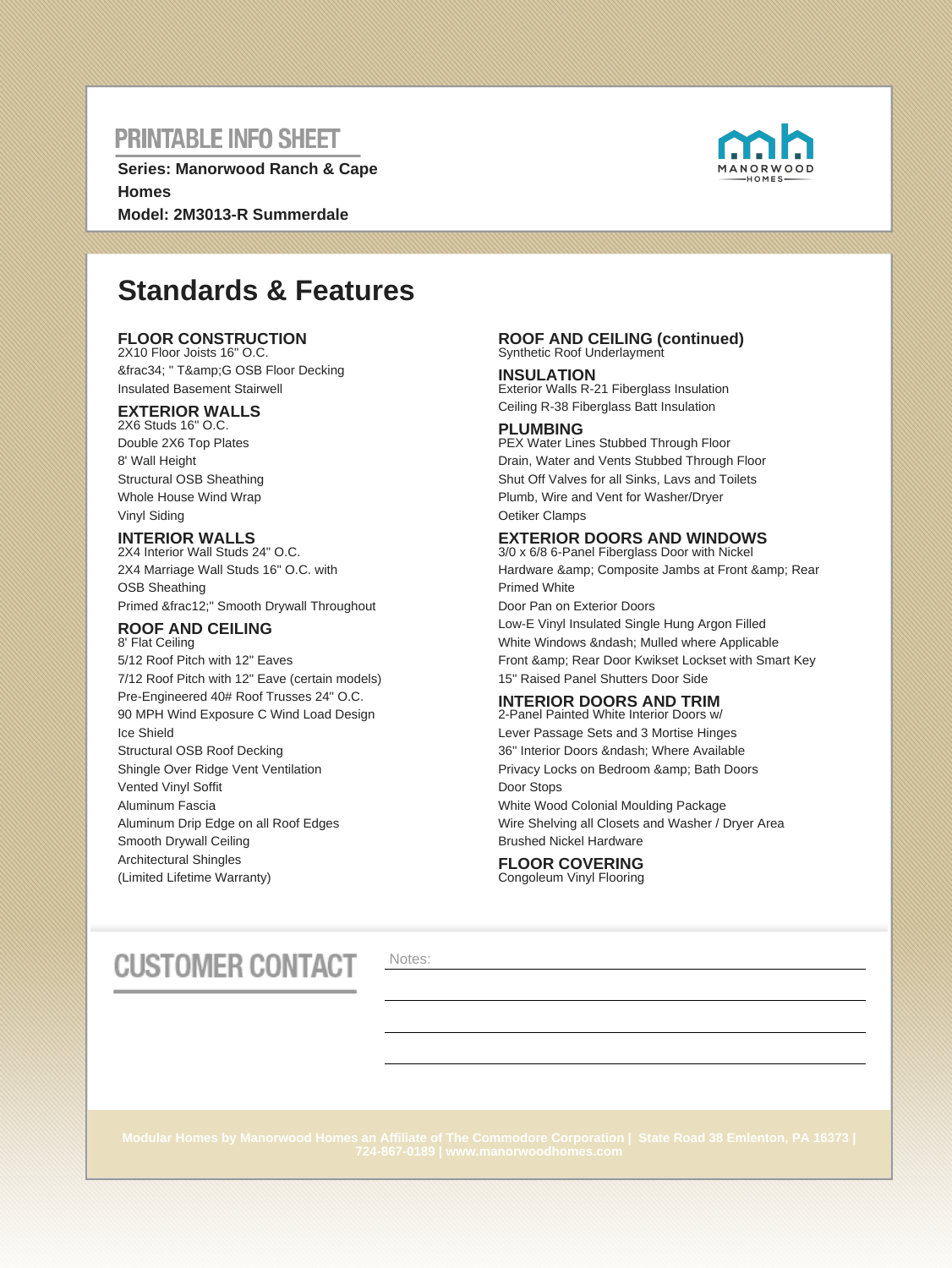**Series: Manorwood Ranch & Cape Homes Model: 2M3013-R Summerdale**



# **Standards & Features (continued)**

### **FLOOR COVERING (continued)** (Kitchen, Baths, Utility and Foyer)

25 oz. Carpet with Stain Protector 5# Rebond Carpet Pad

### **KITCHEN**

3/4 Overlay Classic Craft Cabinetry - KCMA Certified Hardwood 5-Piece French Country Oak or Barnwood Oak Mission Flat Panel Doors Craftsman Cabinet Crown Moulding 42" Height Kitchen Overhead Cabinets Dovetailed Drawers 100# Undermount Drawer Guides Laminate Countertops 8" Deep Stainless Steel Kitchen Sink Brushed Nickel Metal Faucet with Sprayer Power Range Hood Transitional Cabinet Pulls (Brushed Nickel or Black) Corner Base Lazy Susan (where applicable) USB Receptacle Soft Close Drawers

### **BATHS**

Brushed Nickel Metal Faucets Anti-Scald Valves for Showers & amp; Tubs Laminate Countertops China Lavs Elongated Toilets Lighted Exhaust Fans with Insulated Ducts 2-Arm Light and Framed Mirror at Vanity 60" One Piece Fiberglass Tub/Shower Fiberglass Soaker Tub (per plan)

**BATHS (continued)** 48" One Piece Fiberglass Shower with Glass Shower Enclosure (per plan) Double Bowl Bath Vanity (per plan) Framed Mirrors Linens with Drawers (where available)

#### **ELECTRICAL**

200 AMP Electrical Service with 40/40 Panel Box 2 GFI Exterior Receptacles with In-Use Covers Craftsman Light at Front Exterior Door Patina Lantern Light at Rear Exterior Door Recessed LED Lighting T/O (Excludes Bedroom Ceiling Lights) Smoke Detectors with Battery Back-up Wire for Electric Range Carbon Monoxide Detector(s) Electric Doorbell at Front Door

### **CAPE MODELS**

12/12 Roof Pitch with 12" Eaves 12/12 and 7/12 Combination Roof Pitch with 12" Eaves Close-Off Package for 2nd Floor Including Interior Door and Partitions for On-Site Install 3/4" OSB Floor Decking for 2nd Floor – \*Shipped Loose\* (2)&Isquo;110' Electrical Circuits to Junction Boxes for Future Lights – Electrical Circuit to Junction Box for Future Smoke Detector(s) Electrical Circuit to Junction Box for Future 3-Way Light on 2nd Floor Rough-In Plumbing for Future Bath

# **CUSTOMER CONTACT**

Notes: